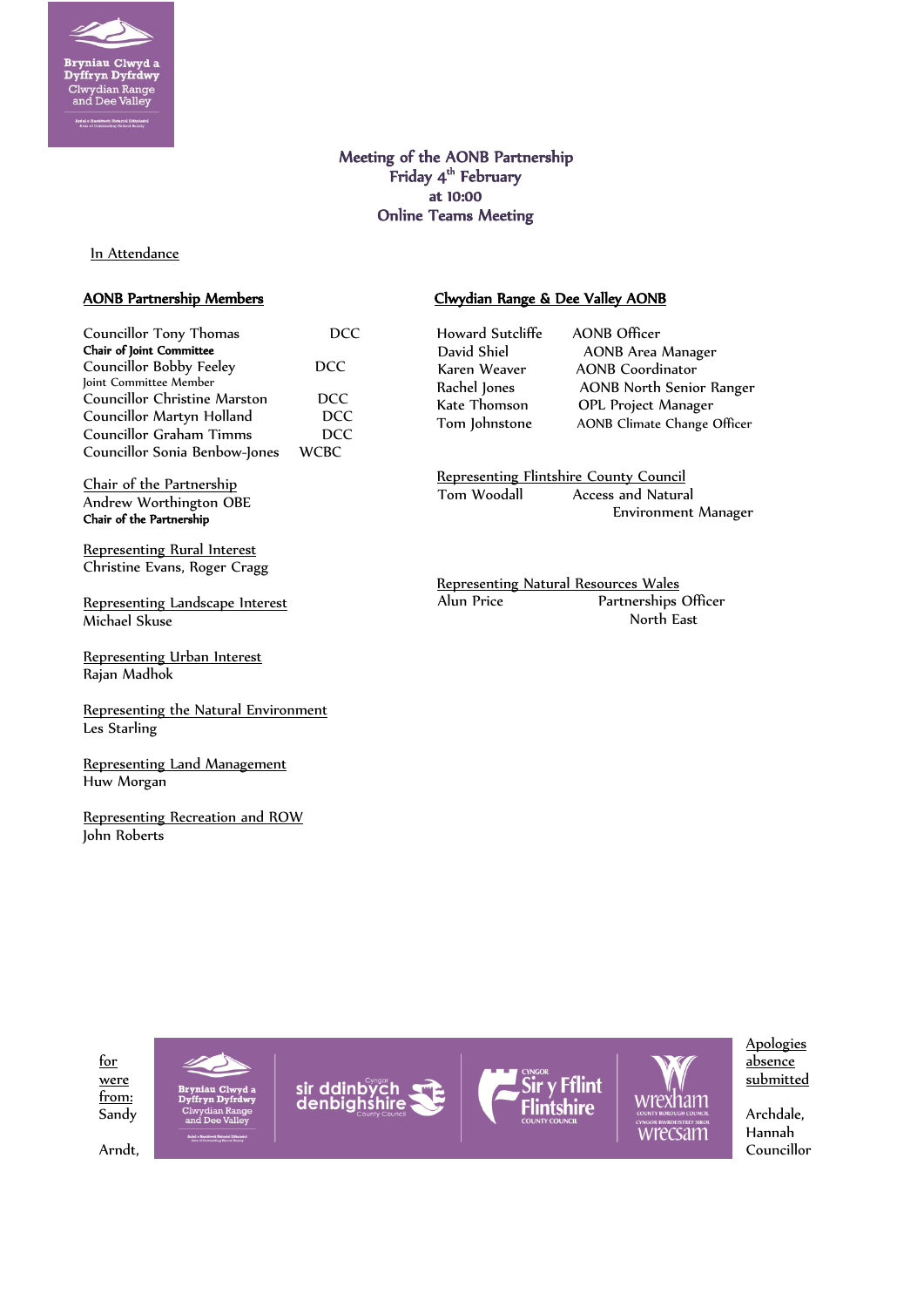Derek Butler, David Davies, Councillor Hugh Jones, Rhun Jones, Helen Job, Tony King, Cllr Christine Marston, Ian Papworth, Huw Rees,

## 1. Welcome

The Chair opened the meeting and welcomed members to the Partnership. He also welcomed National Resources Wales (NRW) Landscape Lead Specialist Advisor, Jill Bullen.

## 2. Minutes of the previous meeting held on October 15th 2021

The Chair explained that 'Matters Arising' would be covered within the meeting.

#### Page 2 AONB Management Plan

AONB Area Manager, David Shiel, provided an update on the progress of the plan and explained that it was now ready for public consultation. It would be hosted online via Denbighshire's portal for a period of eight weeks.

Housing within the AONB

The AONB Officer reported that a Meeting had been convened with DCC's Housing Officer. He would report the outcome at the next meeting.

#### Land Management Working Group - Species Recovery

A working group meeting had recently been held and the Curlew Recovery Action Plan was considered. However, unfortunately no funding was currently available to assist with the project. The AONB was working in partnership with RSPB in its southern areas.

#### Application for Dark Sky Status

Supplementary Guidance (SPG) for Dark Skies

AONB Area Manager, David Shiel, reported that the guidance had now been adopted by Wrexham County Borough Council (WCBC) and Denbighshire County Council (DCC) Flintshire County Council (FCC decision was awaited). Once fully adopted the document would be published. Dark Sky Festival

The festival, which would be held in February, was in partnership with all of the protected landscapes in Wales. Further information to follow.

Mobile Observatory – A mobile observatory along with a planetarium would be purchased to assist with events. External Lighting

Sky quality across all of the AONB had been monitored over a period of four years. Llangollen and Fron had been identified as being the least dark sky friendly areas and would be prioritised for consideration for a change of external lighting. However, some external lighting had already been replaced in Llangollen that conformed with the status. Additional funding had been applied for.

International Dark Sky Association (IDA)

It was hoped that the application process would shortly be reopened.

The minutes were agreed as a correct record of the meeting.

#### 2b. Minutes of Our Picturesque Landscape Steering Group Meeting

 A copy of the OPL Quarterly Report had previously been circulated. Partnership Officer, Kate Thomson, provided an update on some of the projects:

| Restoration the redundant Lengths<br>Man's Hut | The hut was being restored to create a visitor welcome<br>station, or for other community benefit. Welsh<br>Government funding had been obtained to progress the<br>project. |  |
|------------------------------------------------|------------------------------------------------------------------------------------------------------------------------------------------------------------------------------|--|
| Pontcysyllte Woodlands                         | Tree thinning had been completed at the aqueduct, despite<br>weather problems.                                                                                               |  |
| Dinas Bran Gate House                          | Reconsolidation work was being completed by Cadw at the<br>Gatehouse.                                                                                                        |  |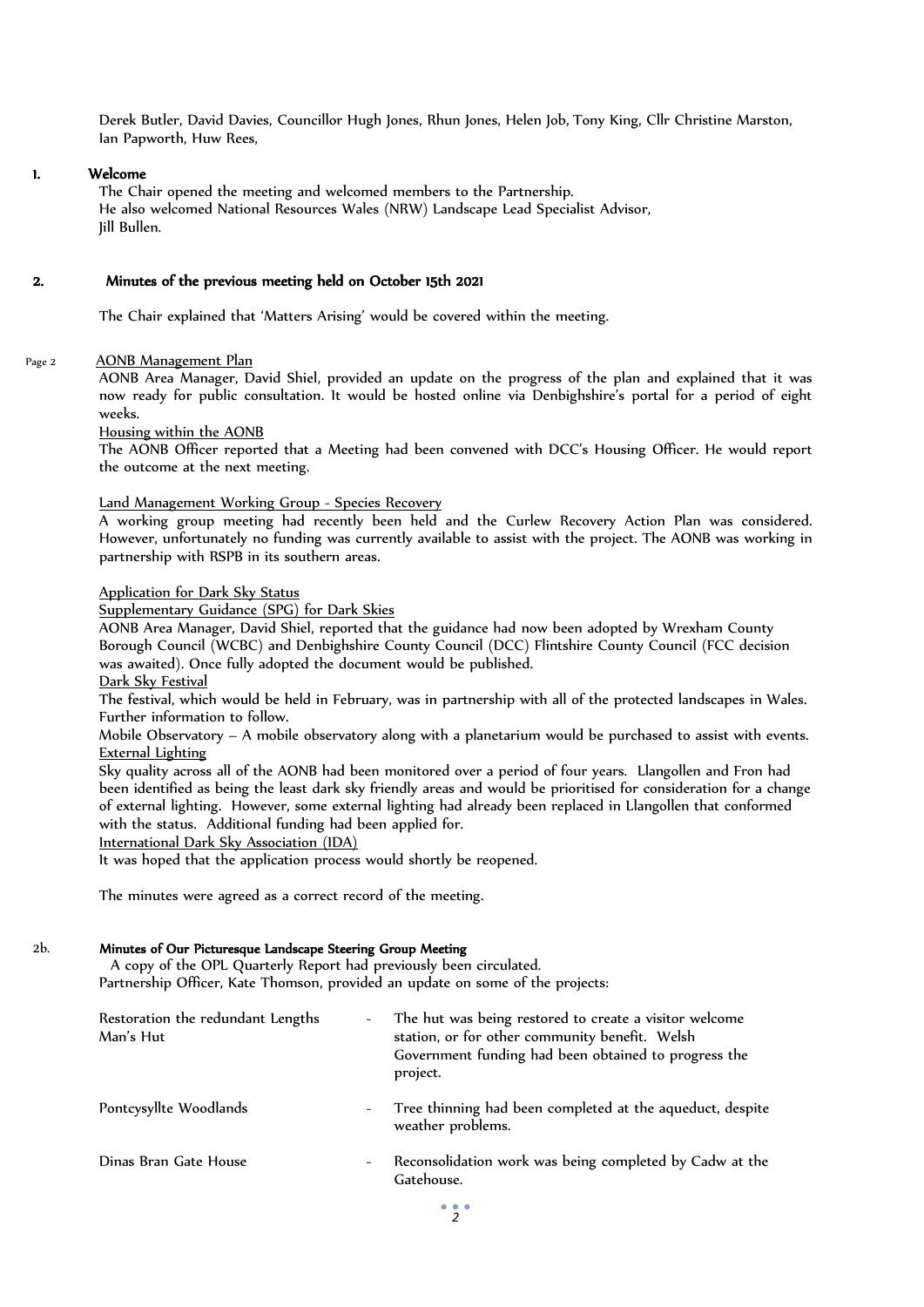Wenffrwd pocket park/ Nature Reserve

In partnership with local people interpretation had been completed. An Artists in Residence poetry tour to be held.

AONB Area Manager, David Shiel, explained that the tree thinning work to open up some of the key views of the aqueduct had been an aspiration of the project for some considerable time, and the process had been challenging. The work was now complete and this was a great achievement for the project. It was agreed that bringing the original views back again, was a great achievement and the OPL Team were congratulated for all of their hard work.

Action

- It was proposed that the next Partnership meeting be held at Glyndyfrdwy Village Hall, followed by a site visit to the Pontcysyllte Aqueduct.
- A site visit was also proposed to Gwaenysgor.

#### 3. Landscape and Nature Recovery in a Changing Climate - Implications for the AONB.

 NRW Lead Landscape Specialist Advisor, Jill Bullen gave a PowerPoint presentation and explained that the publication had been produced in order to provide initial guidance on landscape change in a changing climate. It was a collaborative project between NRW and the AONB. Jill reiterated that partnership working and inclusivity with different sectors was vital for its success.

 In discussion it was raised whether wind turbines had been considered, it was explained they had not been included in the document. However, small turbines along with solar panels on farmland could be relevant. It was noted that not all landscape change and decline in habitat was due to climate change, in some incidents it was neglect, for example Ash Die Back.

In summing up the Chair said that partnership working would be key.

Action

 Hard copies of the publication were available, from Loggerheads. Please bring to Karen's attention if you would like a copy reserved.

## 4. The Work of the Ranger Team

Senior Ranger, Rachel Jones, gave presentation highlighting some of the projects that were being undertaken by the Ranger Team in the North of the AONB (Llanarmon yn IaI to Prestatyn Hillside - including Loggerheads Country Park).

| Moel Findeg            | Board walk installed and kissing gate.                                        |
|------------------------|-------------------------------------------------------------------------------|
| Loggerheads            | Bridge repair work carried out.                                               |
| Prestatyn Hillside     | Repair work completed on Offa's Dyke Path and 50th year<br>celebrations held. |
| <b>Grazing Project</b> | The project would shortly be coming to an end.                                |

Members agreed that there were some very interesting projects and partnership work being undertaken, and thanked Rachel for a most interesting presentation.

#### 5. Update from the AONB Officer

AONB Officer, Howard Sutcliffe, reported that currently work was in progress in every corner of the AONB, but this was only possible when sufficient staff were available. All of the Working Groups (apart from the Tourism Group) had met at least once via Teams.

## Team Update

The AONB Sustainable Development Officer, Ceri Lloyd had recently commenced her maternity leave and Jillian Howe and Ros Stockdale would be covering her role.

Tom Johnstone had recently joined the Team, and was a very good addition. AONB Planning Officer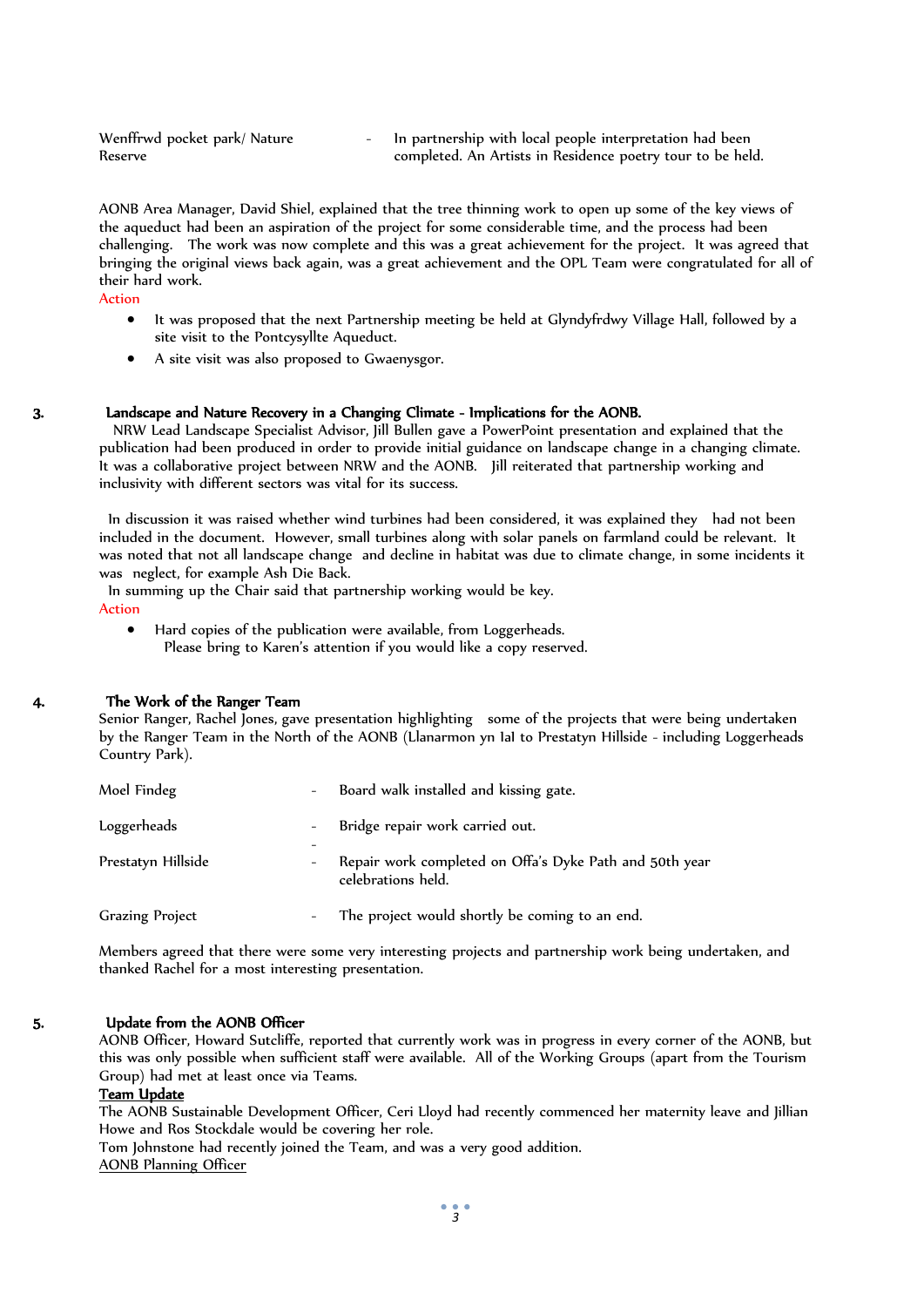Planning Officer, Tony Hughes had recently retired. Tony had been a constant support since the very beginning of the AONB and his knowledge, wealth of expertise and advice with many issues over the years had always been sound.

All agreed that Tony had been an excellent Planning Officer who would be sadly missed. Action

The Chair to send a letter of thanks to the Planning Officer.

# 6. A National Park for North East Wales

The AONB Officer provided a brief update explaining that the allocation of funding for National Park Status was currently being considered by Welsh Government, and that six Local Authorities were now being consulted. The Chief Executive for the Campaign for National Parks, Rose O'Neill had recently met with the Minister for Climate Change, Julie James, to express support for Welsh Government's intention to create a national park in North East Wales, Julie had also expressed an interest in visiting the AONB. First Minister, Mark Drakeford, was also supportive of the designation. He went on to explain that the AONB was not considered large enough for National Park status and other suitable adjacent areas would be considered for inclusion in the designation.

The Friends of the Clwydian Range and Dee Valley had recently held an online event

and the guest speaker was the Director of the Cymdeithas Eryri Snowdonia Society, John Harold. John had provided some background information about the society and shared some experiences of what it was like to be part of a National Park. The event had excellent attendance and it was hoped that this would be the first in a series of meetings.

The AONB Officer reiterated that it was key to work in partnership with the people who lived and worked within the AONB. Concerns were raised regarding the recent amount of developments within the AONB without any planning permissions. It was recognised that if National Park status was gained it would have its own planning authority and such matters could be dealt with promptly and efficiently.

It was proposed that a list of key points should be complied which would be useful for reference for any forthcoming meetings.

Action

- A representative from National Resources Wales to be invited to the next meeting.
- Visit by the Minister for Climate Change Julie James MS to be followed up.

## 7. An Introduction to Climate Change and Green Infrastructure Initiatives in the AONB

 Recently appointed Strategic AONB Climate Change, Green Infrastructure & Catchments Officer, Tom Johnstone provided a brief presentation highlighting some of the projects that he managing:

- Llangollen Green Infrastructure
- Cycling Infrastructure, Fixed Point Photography
- E-UTV demo and procurement
- Designated Landscape Carbon Neutral Opportunities

 Cllr Martyn Holland raised concerns regarding illegal off road biking and quad biking within the AONB. He went on to explain that he was in contact with North Wales Police, landowners and Trail Rider Foundation (TRO) regarding the matter. Illegal bike riders were a continuing problem within the AONB. The Chair thanked Tom for his a most interesting presentation.

## 8. Any Other Business

No other business was raised.

## 9. Future Meeting Dates